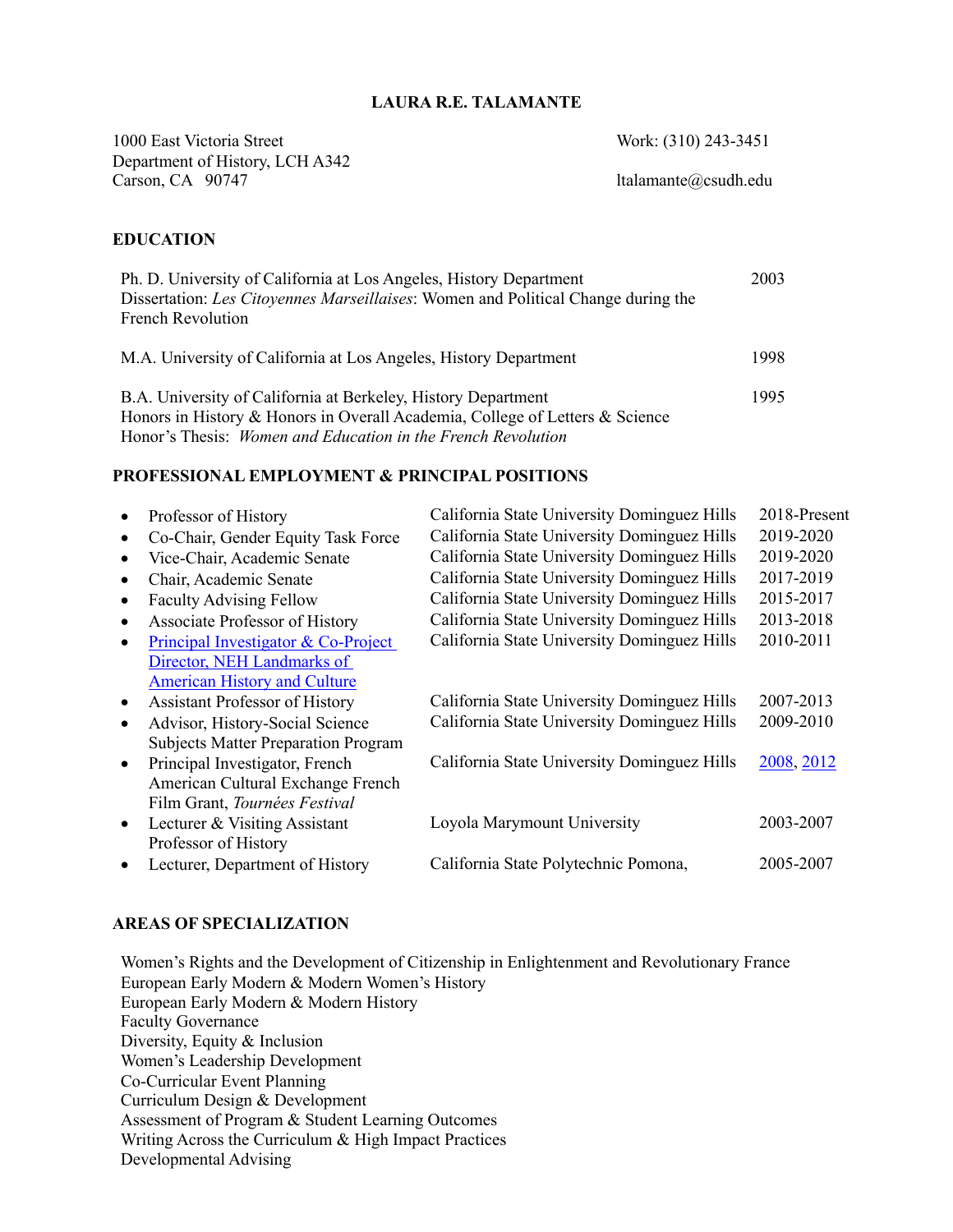## **REFEREED ARTICLES**

- "Education during the Enlightenment: Women Engaging Critical Inquiry," in progress with CSUDH History major, Jasmine Abang for a special issue of *Inquiry: Critical Thinking Across the Disciplines* that will focus on The Enlightenment and Education for Critical Thinking.
- "Mapping Women's Revolutionary Control of their Environment & Property in Marseille: A Digital Humanities Project," accepted pending minor revision by June 2020 in the *Journal of the Western Society for French History*
- "Political Divisions, Gender and Politics: The Case of Revolutionary Marseille," *French History* Vol. 31, no. 1, (March 2017): 63-84.
- "Creating the Republican Family: Political and Social Transformation and the Revolutionary Family Tribunal," *Proceedings of the Western Society for French History* 38, (2010): 143-162.
- "Lawyers, Libel, Marriage and Honor in Old Regime and Revolutionary Marseille" *The Consortium on the Revolutionary Era, 1750-1850: 2008 Selected Papers*, (2009): 19-30.

## **REFEREED BOOK CHAPTERS**

- "Mapping Women's Everyday Lives in Revolutionary Marseille," in *Life in Revolutionary France*, edited by Jennifer Heuer and Mette Harder, to be published by Bloomsbury Press in 2020.
- "Transgresser au féminin: Rose Michel Reynoir, une féministe avant la letter," co-authored with Christophe Regina, in *Genres, normes, transgressions*, ed. by Karine Lambert et Nicole Cadène, to be published by Presses Universitaires de Provence in 2020.
- "Une héroïne malentendu: Le récit édifiant de la Dame Rose-Michel Reynoir," in *Récit et Justice : France, Italie, Espagne XIVe-XIXe Siècles*, ed. by Lucien Faggion and Christophe Regina, Aix-en-Provence, Presses Universitaires de Provence, (2014), 323-344.

## **REFEREED TEACHING PUBLICATIONS**

- "Recommendations from the Teaching Trenches: Supporting Graduate Students and Junior Scholars in Old Regime, Enlightenment, and Revolutionary French Studies," *H-France Salon*, Vol. 10, No. 11 (2018): 1-4.
- "Globalizing Migration Dialogue: A Model for Combining Innovative Pedagogy, Community-Service Learning and Research," Laura Talamante and Caroline Mackenzie, in *Approaches to Managing Organizational Diversity and Innovation*, edited by Nancy D. Erbe, IGI Global, Hershey Pennsylvania, (2014), 326-351.
- "Teaching United States History with an Eye to the World," *The History Teacher*, Vol. 41, No. 3 (May 2008): 391-404.

## **ARTICLE MANUSCRIPT IN PROGRESS**

• "Student Perceptions of High-Impact Practices in Historical Research: Writing Across the Curriculum, Disciplinary Transparency, and Professional Development." Abstract submitted with coauthor Doris Namala for potential inclusion in *HIPS in the States* with Stylus Publishing.

## **BOOK REVIEWS**

- *Politics in the Marketplace: Work, Gender, and Citizenship in Revolutionary France* in progress for *History: Reviews of New Books*
- *The Family and the Nation: Gender and Citizenship in Revolutionary France, 1789-1830*, Jennifer Ngaiere Heuer, *European History Quarterly* Vol. 39 No. 1, (January, 2009), 149-151.
- *Letters Written in France* by Helen Maria Williams, edited by Neil Fraistat and Susan S. Lanser, *H-*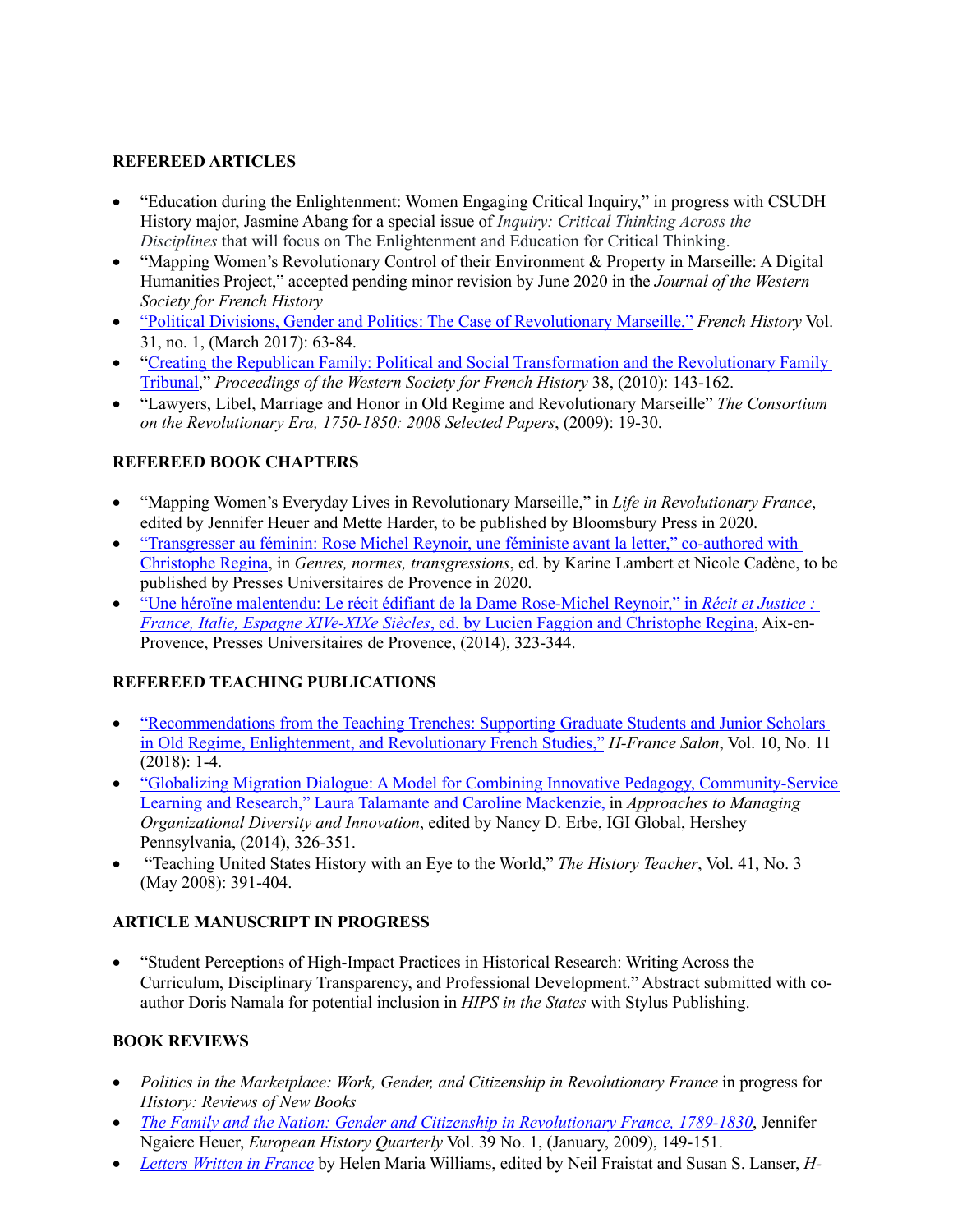*France Review* Vol. 5, No. 35 (March 2005).

## **ENCYCLOPEDIA ARTICLE**

• "Flora Tristan," *Encyclopedia of the Age of the Industrial Revolution*, Greenwood Press, 2007.

## **AWARDS AND FELLOWSHIPS**

|           | <b>CSUDH Excellence in Service Award</b>                                      | 2018       |
|-----------|-------------------------------------------------------------------------------|------------|
| $\bullet$ | Brown Foundation Fellows Program at the Dora Maar House, Ménerbes, France     | 2014       |
| $\bullet$ | Fulbright Research Award for France, Finalist                                 | 2013       |
| $\bullet$ | CSUDH Research, Scholarly and Creative Activity Award                         | 2014, 2015 |
| $\bullet$ | CSUDH Research, Scholarly and Creative Activity Award, Summer                 | 2013       |
| $\bullet$ | Presidential Award, Advisor of the Year, Phi Alpha Theta, Tau Epsilon Chapter | 2013       |
| $\bullet$ | French American Cultural Exchange French Film Grant, Tournées Festival        | 2012, 2008 |
| $\bullet$ | CSUDH College of Arts and Humanities Conference Travel Grant                  | 2011       |
| $\bullet$ | Project Director, National Endowment for the Humanities Landmarks of American | 2010-2011  |
|           | History and Culture: Workshops for School Teachers Grant                      |            |
| ٠         | California State University Transforming Course Design in U.S. History Team   | 2009       |
| $\bullet$ | Faculty Legacy Award, CSU Dominguez Hills                                     | 2008       |
| $\bullet$ | Faculty Inspiration Award, CSUDH McNair Scholars                              | 2008       |
| $\bullet$ | Center for Teaching and Learning Travel Grants, CSU Dominguez Hills           | 2007, 2008 |
|           | College of Letters, Arts and Social Sciences Travel Grant, Cal Poly Pomona    | 2007       |
| $\bullet$ | The Mary Wollstonecraft Dissertation Award, UCLA Center for the Study of      | 2004       |
|           | Women                                                                         |            |
| $\bullet$ | Ford Foundation Dissertation Fellowship                                       | 2002-2003  |
| $\bullet$ | UCLA Center for European and Eurasian Studies Foreign Language and Area       | 2001-2002  |
|           | Studies, Title VI Fellowship                                                  |            |
| $\bullet$ | UCLA Center for the Study of Women Travel Grant                               | 2002       |
| $\bullet$ | Camargo Foundation Residential Fellowship - Cassis, France                    | 2000       |
| $\bullet$ | UCLA History Department Eugene Weber Chair Travel Grant                       | 1999       |
| $\bullet$ | UCLA History Department Summer Research Grant                                 | 1999       |
| $\bullet$ | UCLA Graduate Division Summer Research Mentorship Program                     | 1997       |
| $\bullet$ | <b>UCLA</b> Project 88 Fellowship                                             | 1995-1999  |
| $\bullet$ | UC Berkeley Student Life Achievement Award                                    | 1995       |
| $\bullet$ | UC Berkeley Mary Ann Johnson Alumni Leadership Scholarship                    | 1994       |
| $\bullet$ | CAL Alumni Leadership Scholarship                                             | 1993       |
| $\bullet$ | UC Berkeley McNair Scholar                                                    | 1993       |

## **SELECTED RESEARCH CONFERENCE PRESENTATIONS**

| "Mapping Women's Revolutionary Control of their Environment in Marseille through           | 2019 |
|--------------------------------------------------------------------------------------------|------|
| Property Rights," Western Society for French History                                       |      |
| "Daring to Take Her Lawyer's Pen: Judicial Memoires in Enlightenment and Revolutionary     | 2015 |
| Marseille," Northeast Modern Language Association                                          |      |
| "Staging Patriotism in Revolutionary Marseille: The Act of Giving as Marker of Women's     | 2011 |
| Citizenship," Western Society for French History                                           |      |
| "Marital Battles, Polemical Pamphlets, and Female Litigants: Constructions of Gender and   | 2011 |
| Class in Enlightenment Provence," Western Association for Women Historians                 |      |
| • "Federalist v. Jacobin Women: The Struggle for the Republic in Revolutionary Marseille," | 2011 |
| Consortium on the Revolutionary Era, 1750-1850                                             |      |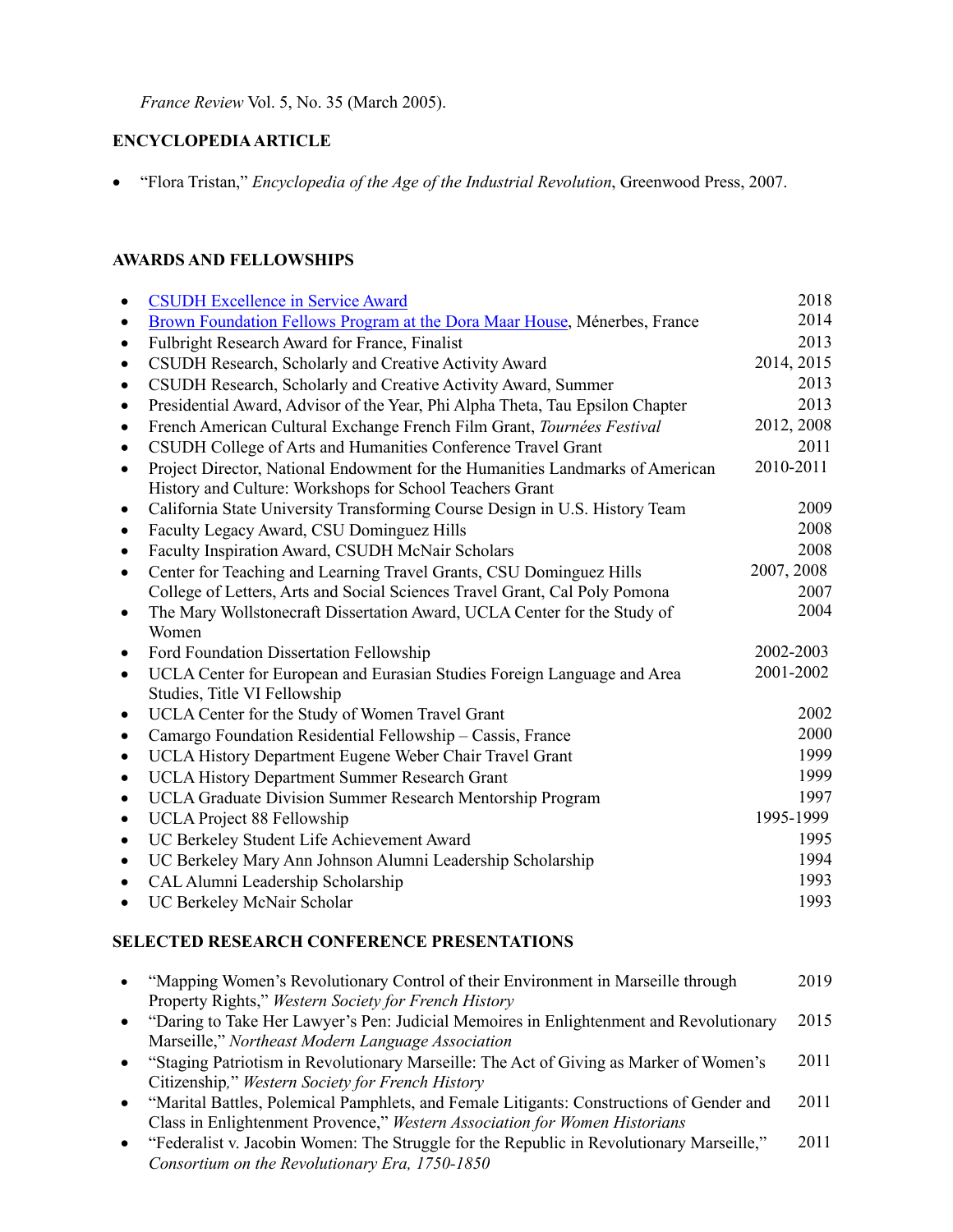| $\bullet$ | "Connecting Experiences Across Communities," CSU Southern Regional Conference on<br>Community-Based Research, Co-presenters: Dr. Vivian Price, CSUDH Interdisciplinary<br>Studies and Labor Studies and Rikka Racelis, Youth Coordinator, The Center Long Beach                                                                                |      | 2010 |
|-----------|------------------------------------------------------------------------------------------------------------------------------------------------------------------------------------------------------------------------------------------------------------------------------------------------------------------------------------------------|------|------|
| ٠         | "Marriage, Family, Honor, and Divorce: Transforming Women's Rights in Revolutionary<br>Marseille," Society for French Historical Studies                                                                                                                                                                                                       |      | 2009 |
| ٠         | "'Les héroïnes marseillaises': Militant Representation and Accommodation of Women's<br>Political Action in Revolutionary Marseille," Society for French Historical Studies                                                                                                                                                                     |      | 2008 |
| $\bullet$ | « Demander son héritage: Rose-Michel Reynoir devant les tribunaux, » Congrès<br>International des Lumières, Montpellier, France                                                                                                                                                                                                                |      | 2007 |
| $\bullet$ | "Good Fathers, Good Mothers, Sons and Daughters All: Petitioning Robespierre's<br>Representants in Marseille during the Terror," Consortium on the Revolutionary Era, 1750-<br>1850                                                                                                                                                            |      | 2007 |
| ٠         | "From Heroines to Viragoes: Revolutionary Women in Image and Deed in Marseille,"<br>Western Society for French History                                                                                                                                                                                                                         |      | 2007 |
|           | <b>INVITED PRESENTATIONS</b>                                                                                                                                                                                                                                                                                                                   |      |      |
| ٠         | "Bastille Day: Its Historic Significance in a Local, National, and Global Context,"<br>Santa Monica Rotary Club, July 14, 2017.                                                                                                                                                                                                                | 2017 |      |
| ٠         | « Transgresser au féminin : Rose Michel Reynoir, une féministe avant la lettre, »<br>with Christophe Regina. Genre et transgressions : pratiques, stratégies,<br>représentations dans l'espace euro-méditerranéen (XVIe-XXIe siècles), Genre,<br>Femmes, Méditerranée, Maison Méditerranéenne des Sciences de l'Homme, Aix-<br>en-Provence     | 2014 |      |
| ٠         | Salon à la Maison Dora Maar, Rencontres avec des artistes en résidences : Laura<br>Talamante, Joel Dreyfuss, and Maren Stange, Ménerbes, France.                                                                                                                                                                                               | 2014 |      |
| $\bullet$ | A Daughter Worth Investing In: French Family Inheritance Strategies under Roman<br>Law, Osher Lifelong Learning Institute, CSUDH Osher Lecture Series                                                                                                                                                                                          | 2014 |      |
| $\bullet$ | "Sex, Scandal and Power Relations: From Marseille to Venice, Conjugal<br>Disturbances, Elites and Society in the 18 <sup>th</sup> Century," College of Arts and<br>Humanities Spring Brown Bag Lecture Series                                                                                                                                  | 2013 |      |
| ٠         | "Ce n'est pas le genre mais les politiques: Les transgressions des femmes pendant<br>la Révolution à Marseille." Genre et transgressions : pratiques, stratégies,<br>représentations dans l'espace euro-méditerranéen (XVIe-XXIe siècles), Genre,<br>Femmes, Méditerranée, Maison Méditerranéenne des Sciences de l'Homme, Aix-<br>en-Provence | 2013 |      |
| ٠         | "Good Fathers,' 'Tender Mothers,' and the 'Young Marseillais': Arranged<br>Marriages, Divorce, and French Revolutionary Changes in Family Law," Panelist<br>Paradoxical Relationships: Histories of Marriage and Women's Rights, <i>Huntington</i><br>Women's Studies Seminar                                                                  | 2012 |      |
| ٠         | "The Interwar Years: French Jazz and the New Cabaret Culture," Osher Lifelong<br>Learning Institute, CSUDH Osher Lecture Series                                                                                                                                                                                                                | 2009 |      |
| $\bullet$ | "Citizenship Practices in 18th-Century France: La Citoyenne in Revolutionary<br>Marseille," Osher Lifelong Learning Institute, CSUDH Emeritus Faculty<br><b>Association Legacy Series</b>                                                                                                                                                      | 2009 |      |
| ٠         | Flores de otro mundo, Introduction and Discussion Moderator, Spanish Women<br>Film Festival at CSUDH                                                                                                                                                                                                                                           | 2009 |      |
| $\bullet$ | NEH "The Immigrant Experience: A Journey to Becoming American," OASIS,<br>Series Guest Lecturer, Lakewood, CA                                                                                                                                                                                                                                  | 2009 |      |
| ٠         | "Teaching U.S. History and Franco-American Relations," NEH Teaching American<br>History Institute: Cal Poly Pomona Grant                                                                                                                                                                                                                       | 2007 |      |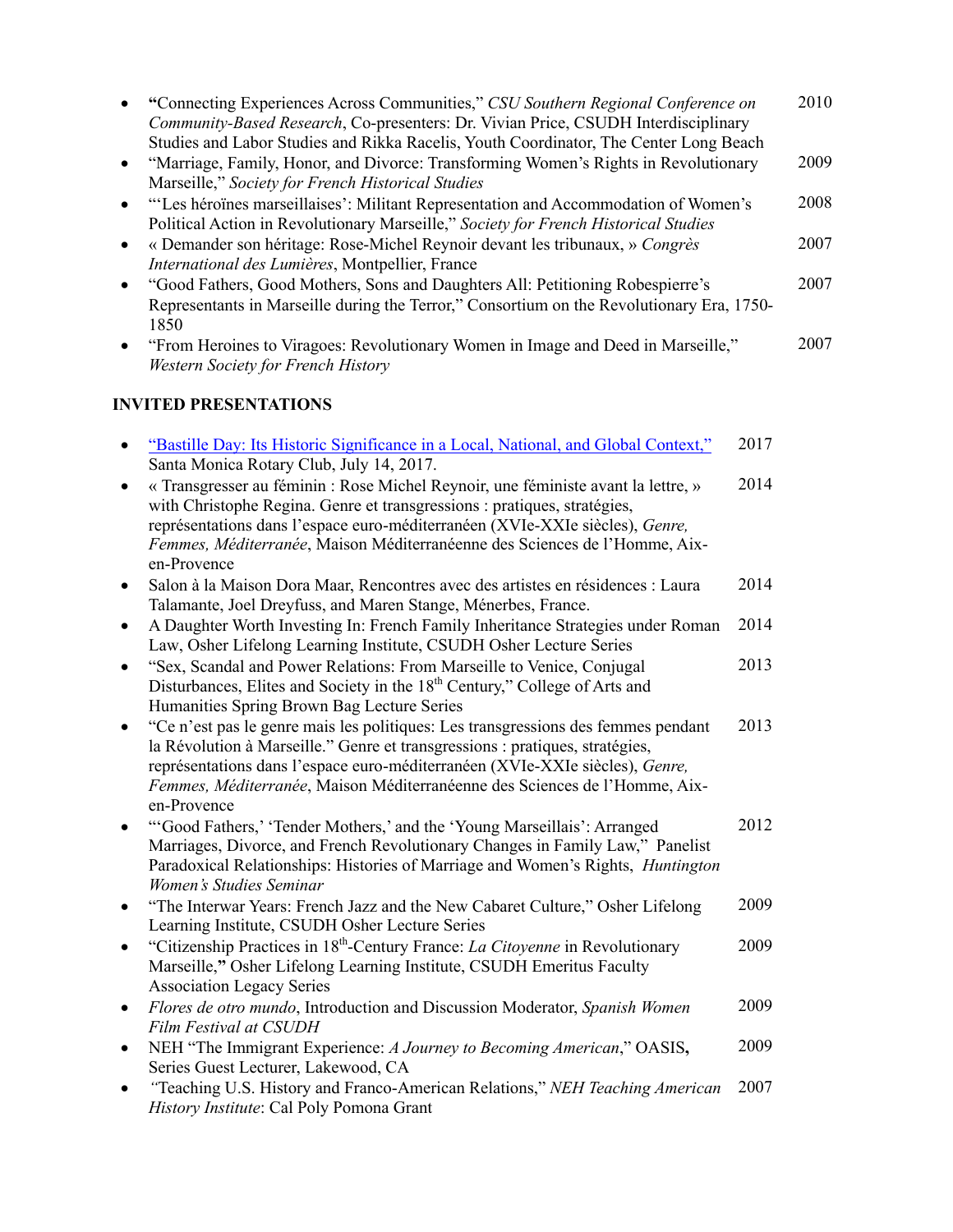# **COLLABORATIVE LEADERSHIP**

| Campus Liaison, The History of Black Dance in America: Juneteenth Celebration!<br>A multi-media dance concert showcasing the African-American contributions to American<br>social dance. Starting from the late 1800s and progressing to the modern era. Directed by Ron<br>Parker and Chester Whitmore, featuring The Central Avenue Dance Ensemble, co-sponsored by<br>the Department of History and the College of Arts and Humanities.                                                                                                                                                                                                              | 2015         |
|---------------------------------------------------------------------------------------------------------------------------------------------------------------------------------------------------------------------------------------------------------------------------------------------------------------------------------------------------------------------------------------------------------------------------------------------------------------------------------------------------------------------------------------------------------------------------------------------------------------------------------------------------------|--------------|
| Co-Producer of Steppin' Ahead! Dancers Breaking Down the Color Line, Black History Month.<br>An event featuring student performances in tap and Lindy Hop dances, and choral renditions of<br>jazz songs from the 1910s to the 1940s with a screening of film clips of the era's dances.<br>Presented by the CSUDH Dance, History, Music and Theater programs and produced by Rusty<br>Frank, a dance historian and professional choreographer. Phi Alpha Theta History students<br>helped narrate the event and designed historical exhibits focusing on the jazz and swing dance<br>history in Los Angeles.                                           | 2013         |
| NEH National Landmarks of History and Culture Workshops for High School Teachers,<br>"American History through the Eyes of a California Family, 1780s-1920s"<br>Project with the Dominguez Rancho Adobe Museum that traces the Dominguez family business<br>and inheritance strategies and interactions with natives and migrants from varied backgrounds.<br>Hosted two groups of 40 K-12 teachers from across the nation and provided workshops and<br>field trips to inspire the development of new lesson plans for world, national, regional, and local<br>history using the experiences of the Dominguez family from the late 1800s through WWII. | 2011         |
| Humanities Consultant for Tradeswomen Address the Next Generation<br>Supported by a California Council for the Humanities Grant, the project partnerships with youth<br>volunteers from The Center Long Beach to record and archive stories from tradeswomen in LA<br>County.                                                                                                                                                                                                                                                                                                                                                                           | 2009         |
| Empowerment and Migration (E&M) Exhibition<br>Los Angeles and Marseille exhibit on "Citizenship and Migrants" sponsored by the Charles<br>Leopold Mayer Foundation for the Progress of Humankind. CSUDH student contributions<br>based on immigrant interviews.                                                                                                                                                                                                                                                                                                                                                                                         | 2008         |
| PROFESSIONAL DEVELOPMENT                                                                                                                                                                                                                                                                                                                                                                                                                                                                                                                                                                                                                                |              |
| HERS Institute, Summer Leadership Development Alumni<br>$\bullet$                                                                                                                                                                                                                                                                                                                                                                                                                                                                                                                                                                                       | 2019         |
| Diversity, Equity, and Inclusive Democracy Conference (AACU), San Diego, CA<br>$\bullet$                                                                                                                                                                                                                                                                                                                                                                                                                                                                                                                                                                |              |
| American Association of Colleges & Universities Conference, Washington, D.C.                                                                                                                                                                                                                                                                                                                                                                                                                                                                                                                                                                            | 2018         |
| CSUDH HIPs Conference Writing Retreat, Santa Barbara (July 23-26)                                                                                                                                                                                                                                                                                                                                                                                                                                                                                                                                                                                       | 2017<br>2016 |
| CSUDH Writing Across the Curriculum Faculty Fellow, Course Redesign<br>Workshop                                                                                                                                                                                                                                                                                                                                                                                                                                                                                                                                                                         |              |
| California Collaborative Academic Advising Conference, Carson, CA<br>٠                                                                                                                                                                                                                                                                                                                                                                                                                                                                                                                                                                                  | 2015         |
| <b>CSUDH Annual Advising Summit</b><br>٠                                                                                                                                                                                                                                                                                                                                                                                                                                                                                                                                                                                                                | 2015         |
| CSUDH Grants for My Research Intersession/Spring 2015 Program<br>$\bullet$                                                                                                                                                                                                                                                                                                                                                                                                                                                                                                                                                                              | 2015         |
| Women Leaders in Education Forum, L.A. Commission on the Status of Women<br>٠                                                                                                                                                                                                                                                                                                                                                                                                                                                                                                                                                                           | 2008         |
| ECLP "Writing Across the Curriculum" Conference, CSUDH<br>٠                                                                                                                                                                                                                                                                                                                                                                                                                                                                                                                                                                                             | 2007         |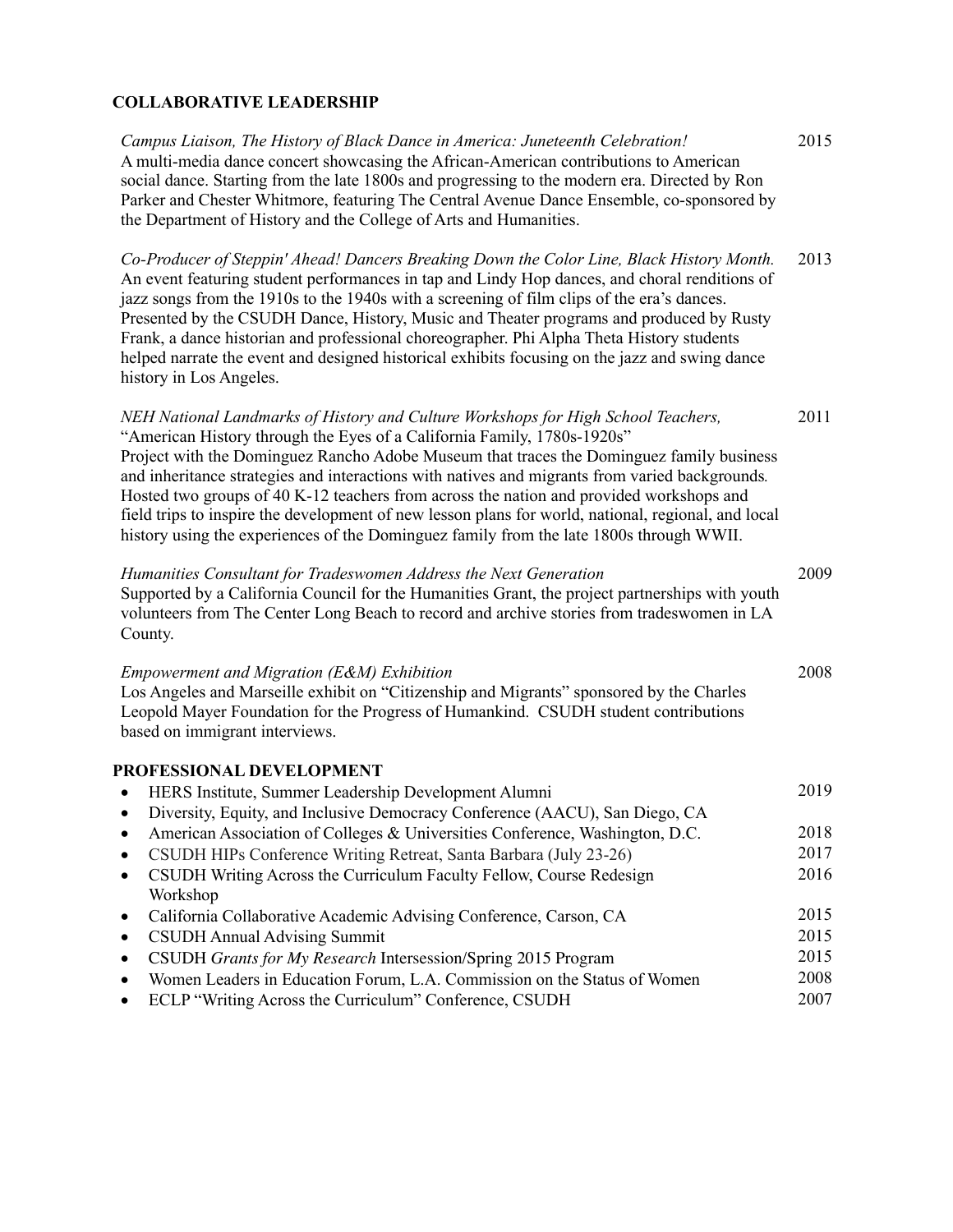## **PEDAGOGICAL CONFERENCE PRESENTATIONS**

| • Laura Talamante and Doris Namala, "Student Perceptions of High-Impact Practices in | 2018 |
|--------------------------------------------------------------------------------------|------|
| Historical Research: Writing Across the Curriculum, Disciplinary Transparency, and   |      |
| Professional Development," High-Impact Practices in the States, CSUDH                |      |
| CSUDH Get HIP With Teaching Symposium, "Undergraduate Research Within and Beyond     | 2015 |
| the Classroom" Panel                                                                 |      |

- "Film as History: Modern France as a Lens," Revisioning History and Popular Culture: French Film and Teaching Roundtable, Society for French Historical Studies 2012
- "Developing Educational Projects and Community Awareness: Migration History As A Tool 2009 And A Resource," C. Mackenzie and L. Talamante, International Conference on Education, Research, and Innovation, Madrid, Spain

#### **DIVERSITY, EQUITY & INCLUSION SERVICE**

|                                                                                                                                                   | 2011-Present |
|---------------------------------------------------------------------------------------------------------------------------------------------------|--------------|
| California Doctoral Incentive Program, Faculty Mentor for History Alum, Marya<br>Avila (University of Texas, El Paso, History Doctoral Program)   |              |
| Pizza, Profs and <i>Platica</i> , Latina/o Faculty-Student Mixer                                                                                  | 2009, 2011   |
| Coordinator, CSUDH International Women's Month Film Series                                                                                        | 2009         |
| Latinas Juntas, Faculty Leader                                                                                                                    | 2008-11      |
| McNair Scholars Invited Speaker on Research Methods, CSUDH<br>$\bullet$                                                                           | 2008, 2009   |
| Latino Faculty and Staff Association                                                                                                              | 2007-Present |
| Women's Studies Advisory Board<br>$\bullet$                                                                                                       | 2007-2015    |
| University of California Welcomes the Western Region of McNair Scholars and                                                                       | 2002         |
| Program Directors, Invited Panel Speaker                                                                                                          |              |
| UC Berkeley Sexual Harassment Peer Educator<br>$\bullet$                                                                                          | 1994-95      |
| American River College Hispanic Scholars Club, President<br>$\bullet$                                                                             | 1990-92      |
| Sacramento Latinas Leadership Network Member; Assisted in planning and<br>$\bullet$<br>implementation of First Annual Adelante Latinas Conference | 1990-92      |

#### **SERVICE TO THE PROFESSION**

|           | Western Society for French History, Elected Council Member (3-year term)                                                                                   | 2014-2017  |
|-----------|------------------------------------------------------------------------------------------------------------------------------------------------------------|------------|
| $\bullet$ | The Journal of the Western Society for French History, Peer Reviewer                                                                                       | 2016, 2017 |
|           | La culture judiciaire du Moyen Âge à nos jours, ed.by Lucien Faggion, Christophe<br>Regina, and Bernard Ribémont, (Universitaires de Dijon), Peer Reviewer | 2014       |
| $\bullet$ | <b>CAMS</b> National History Day Judge                                                                                                                     | 2012       |
| $\bullet$ | The History Teacher, Adjunct Reviewer                                                                                                                      | 2010       |
|           | History Day in California Judge, Peary Middle School                                                                                                       | 2009, 2011 |
|           | The Making of the West: People and Cultures, Vol. 2, Third Edition, Peer Reviewer                                                                          | 2008       |
|           | Advanced Placement World History Exam Reader, Educational Testing Service                                                                                  | 2006-08    |
|           | Western Society for French History Conference, Site Coordinator                                                                                            | 2002       |
|           | Signs: Journal of Women and Culture in Society, Book Review Assistant                                                                                      | 2001-02    |
|           | Western Society for French History Conference, Web design                                                                                                  | 2001       |